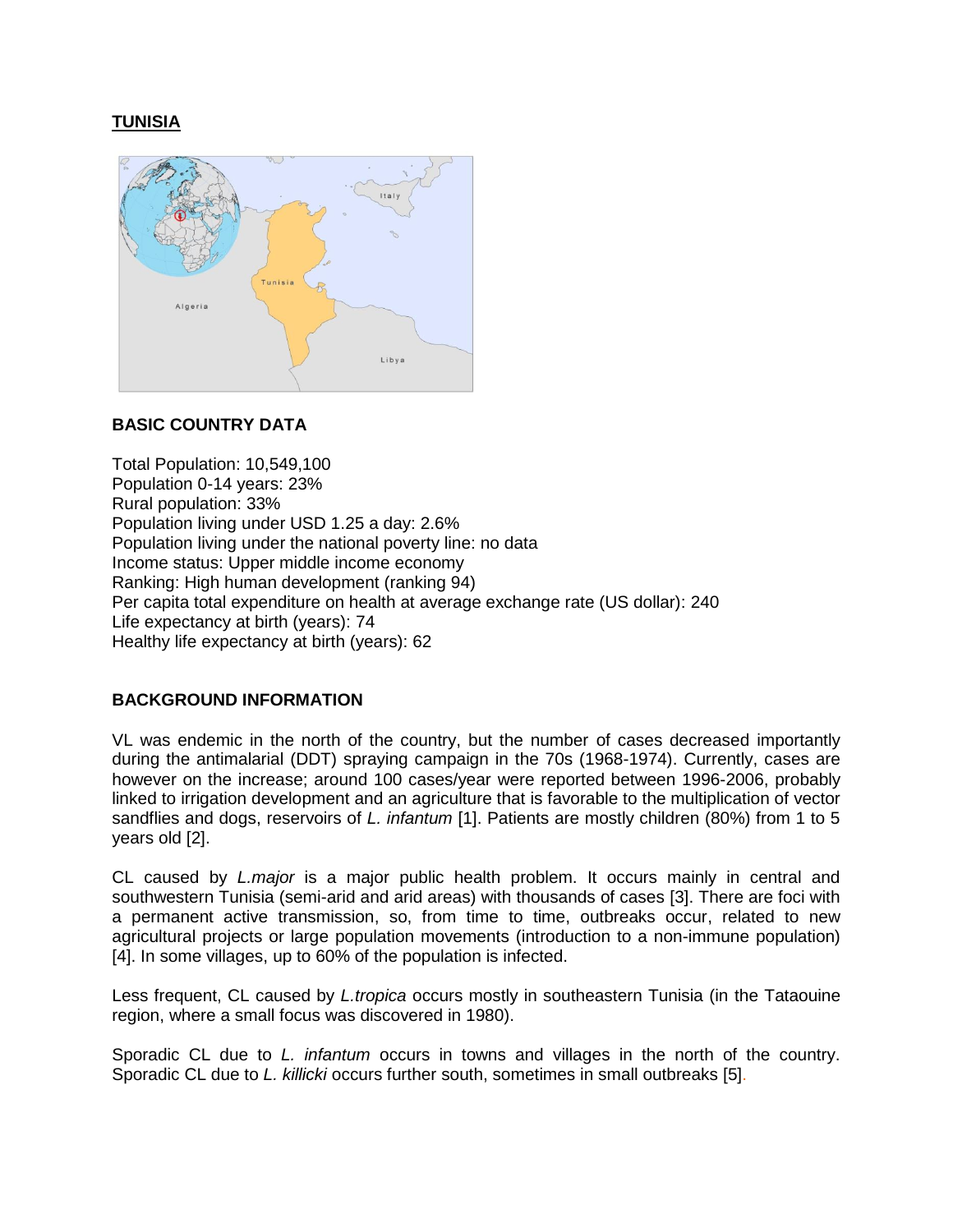In 2005, over 15,000 cases of CL were reported. Since then, the incidence of both VL and CL has been decreasing to all time low numbers. Both VL and CL are probably underreported.

There are no cases of HIV/*Leishmania* co-infection reported.

### **PARASITOLOGICAL INFORMATION**

| Leishmania<br>species | <b>Clinical form</b> | <b>Vector species</b>                                         | <b>Reservoirs</b>                  |
|-----------------------|----------------------|---------------------------------------------------------------|------------------------------------|
| L. infantum           | ZVL, CL              | P. langeroni, P. pemiciosus,<br>P. perfiliewi, P. longicuspis | Canis familiaris                   |
| L. major              | ZCL                  | P. papatasi                                                   | Psammomys obesus,<br>Meriones spp. |
| I killicki            |                      | unknown                                                       |                                    |

### **MAPS AND TRENDS**

#### **Visceral leishmaniais**



# **Cutaneous leishmaniasis**





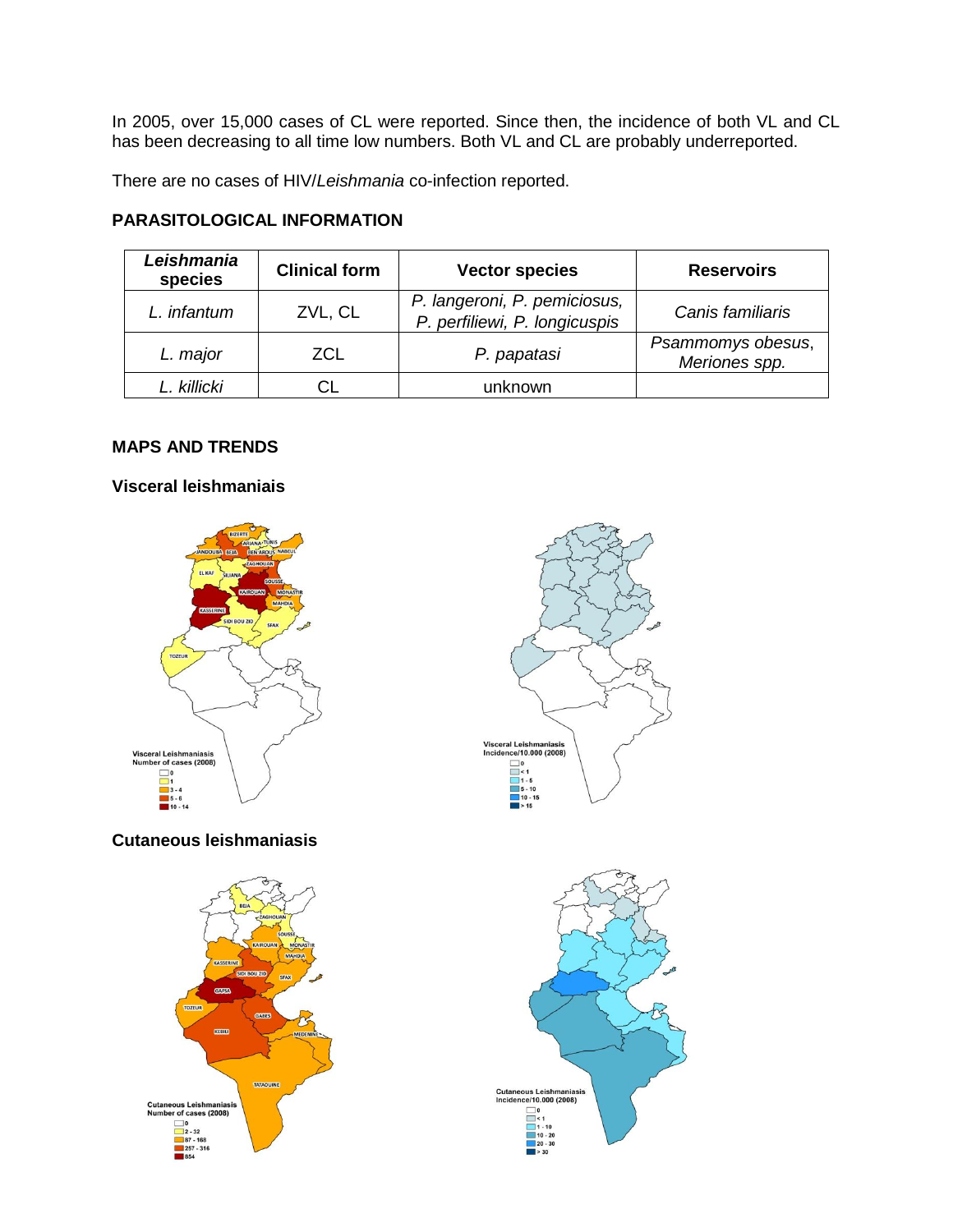### **Visceral leishmaniasis trend**



### **Cutaneous leishmaniasis trend**



### **CONTROL**

The notification of CL and VL is mandatory. Leishmaniasis control is included in the national health program. Case detection is passive. There is no vector control program, but there is a reservoir control program, with a regular control of dog and rodent populations.

### **DIAGNOSIS, TREATMENT**

### **Diagnosis:**

CL: on clinical grounds, confirmation with microscopic examination of skin lesion sample. VL: confirmation by microscopic examination of bone marrow or spleen aspirate.

### **Treatment:**

VL: antimonials, 20 mg Sb<sup>v</sup>/kg/day for 21-28 days. Cure rate is  $\sim$ 95%. CL: antimonials, intralesional or systemic, 10-20 mg SbY/kg/day for 10-15 days.